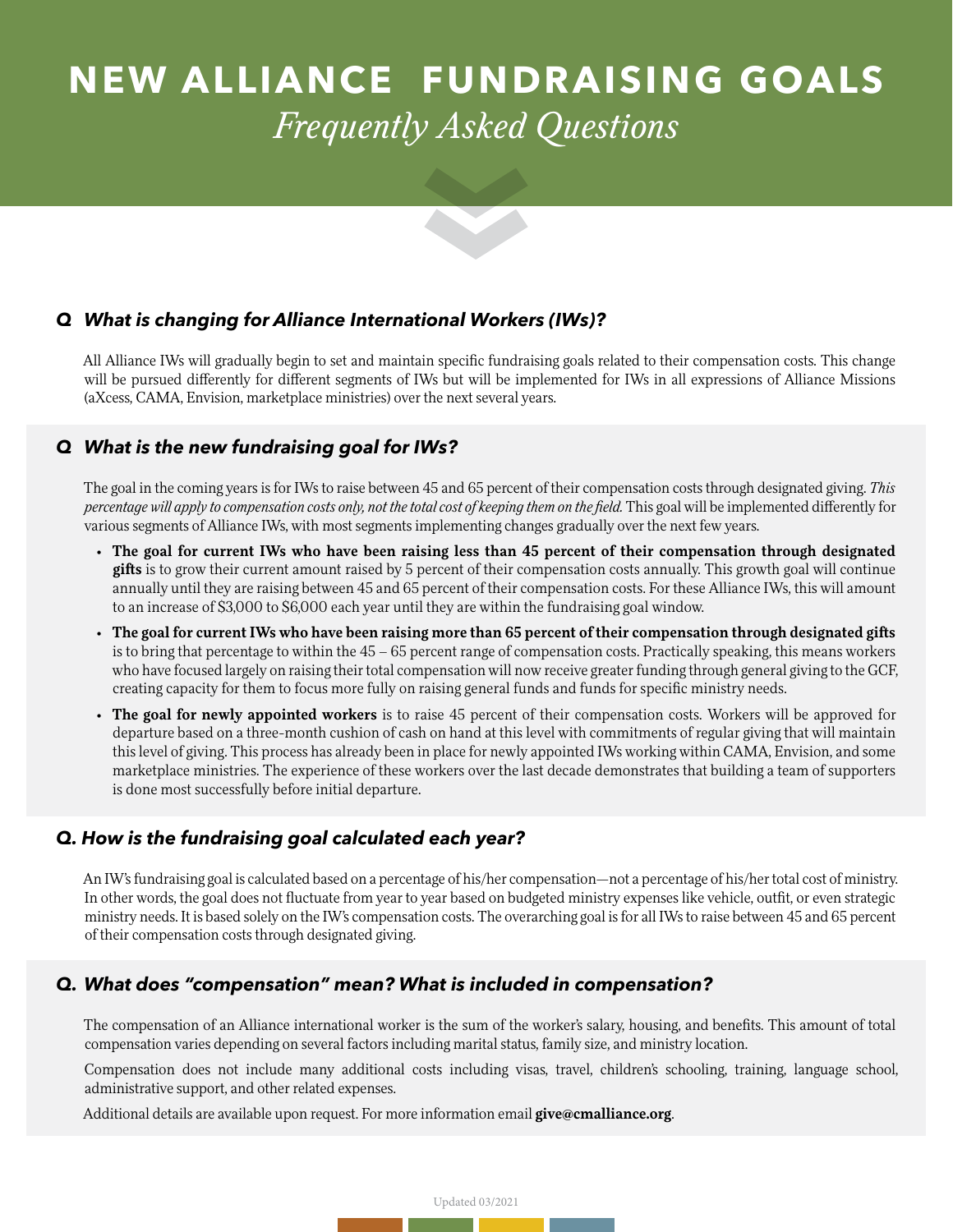#### *Q Does this change mean that IWs will now have to raise all of their own support?*

No, IWs will not be required to raise all of their own support. The Alliance will remain committed to provide for IW compensation and operating expenses through general gifts.

Alliance IWs will, however, continue fundraising efforts as they have in the past, with some pursuing their incremental growth goals in raising funds for their compensation. As previously mentioned, the ultimate goal is for all IWs to raise between 45 and 65 percent of their compensation costs only. They will not be asked to raise their total support needs.

Alliance IWs have always been responsible for fundraising at some level. Some were responsible for fundraising for the general Great Commission Fund and direct ministry expenses, while others were responsible for raising most of their own compensation and direct ministry expenses. But ALL Alliance IWs have always played an important role in resourcing the Alliance mission and vision.

#### *Q How are IWs being helped and cared for during this change?*

While this may be a new paradigm for many IWs, Alliance leadership is committed to helping them succeed.

Throughout 2020 and up to the present, Alliance Missions (AM) leadership has been training IWs to prepare for this transition. Since early 2021, IWs have been working with their teams to develop budgets and set incremental adjustments to the funds they seek for compensation costs.

IWs are now being offered specific training in fundraising best practices. They are also able to engage fundraising coaches who will work with them in the transition to the new system.

In the first year of this change, AM leadership and team leaders will track with each IW's progress. They will celebrate God's provision as goals are met and continue to adjust strategies together as needed if goals aren't being met.

The Alliance will continue to function in a way that maximizes consistent funding for our workers, allowing them to devote as much attention as possible to their ministry on the ground.

#### *Q How was this fundraising goal decision made?*

Over the past four years, Alliance Missions leadership in the National Office, in collaboration with AM field, team, and site leadership, worked with the C&MA Board of Directors and the President's Cabinet to arrive at these new fundraising goals. These changes were presented and discussed in numerous meetings, including two global leadership conferences.

# *Q Why was this fundraising goal decision made?*

Today, there are more than 3.1 billion people throughout the world who still lack gospel access. The Alliance refuses to accept this reality. The work is unfinished. We desire to see mission advance, and that is only possible when all workers are fully funded and resourced.

Confusion over our funding structure has increased as IW ministry classifications have broadened in recent decades. Alliance Missions added new expressions and types of work and workers, but their corresponding funding structures were not fully integrated into the GCF. As a result, IWs' fundraising responsibilities have varied significantly across each expression of Alliance Missions (aXcess, CAMA, Envision, and marketplace ministries).

At the same time, churches and donors have evolved in their giving preferences; some choose to give generally to The Alliance, while others prefer to give specifically to the ministries of individual workers. By moving IWs incrementally toward a "window of reduced disparity," where all workers will have more congruous funding approaches and fundraising responsibilities, we hope to eliminate confusion by harmonizing IW messaging. IWs will be able to state confidently that they benefit significantly from both general gifts to the GCF and gifts specifically designated to their ministries.

#### *Q When does this change start?*

- **• Current IWs** will begin the transition July 1, 2021. This coincides with the beginning of a new budget year.
- **• New appointees** already have a head start on their fundraising for the coming year. Their goal is to raise funds and secure commitments that will sustain 45 percent of their first-year compensation costs prior to departure.